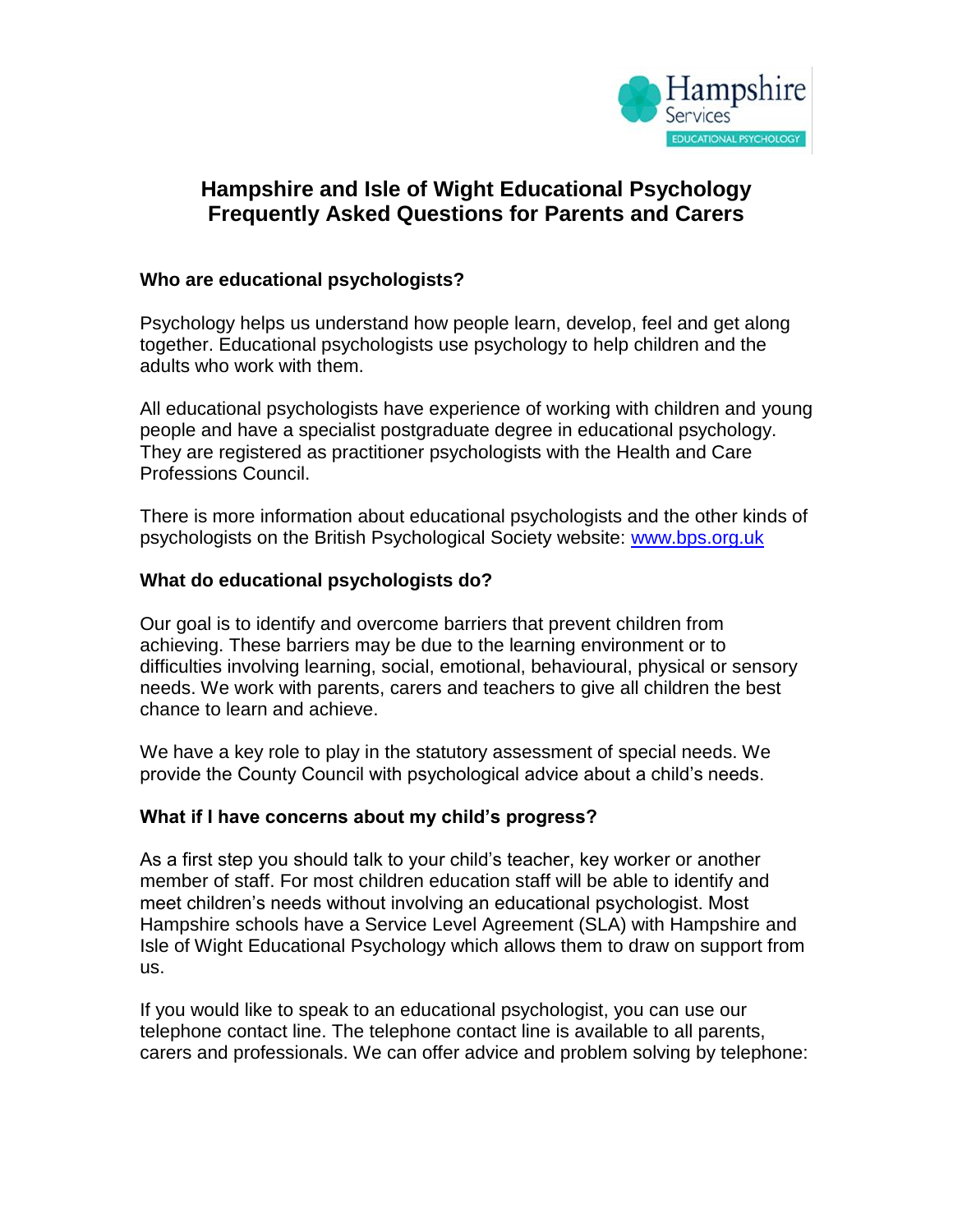- North Hampshire (Basingstoke and Deane, Test Valley North): 01252 814835
- East Hampshire (East Hants, Rushmoor, Hart): 01252 814727
- South Hampshire (Fareham, Gosport, Havant, Isle of Wight): 023 9244 1496
- West Hampshire (Winchester, Eastleigh, New Forest Test Valley South): 01962 876239

### **How do educational psychologists work?**

Most of our work is through problem solving with schools, staff and parents. In exceptional cases we may work with a child to inform the problem solving.

### **If my child works with an educational psychologist, what is likely to happen?**

First of all, you need to give your permission for this. Depending on what concerns are being raised and the age of your child there are a number of things we might do.

These include:

- talking with you
- talking with key adults who support your child
- looking at what support is already in place and assessing its effectiveness
- observing your child and/or talking with him or her
- using a range of approaches to understand your child's strengths and weaknesses, progress, thinking skills, feelings and motivation.

Generally, if a child attends a school, we work with him or her at school. If your child is of pre-school age, we may work with him or her in the pre-school group or at home.

### **If I have agreed that an educational psychologist may meet my child, what do I tell them:**

Talk to a member of school staff about the best way to prepare your child, but rest assured that educational psychologists have your child's best interests at heart and will do all that they can to make your child's time with them comfortable and enjoyable.

## **Finally**